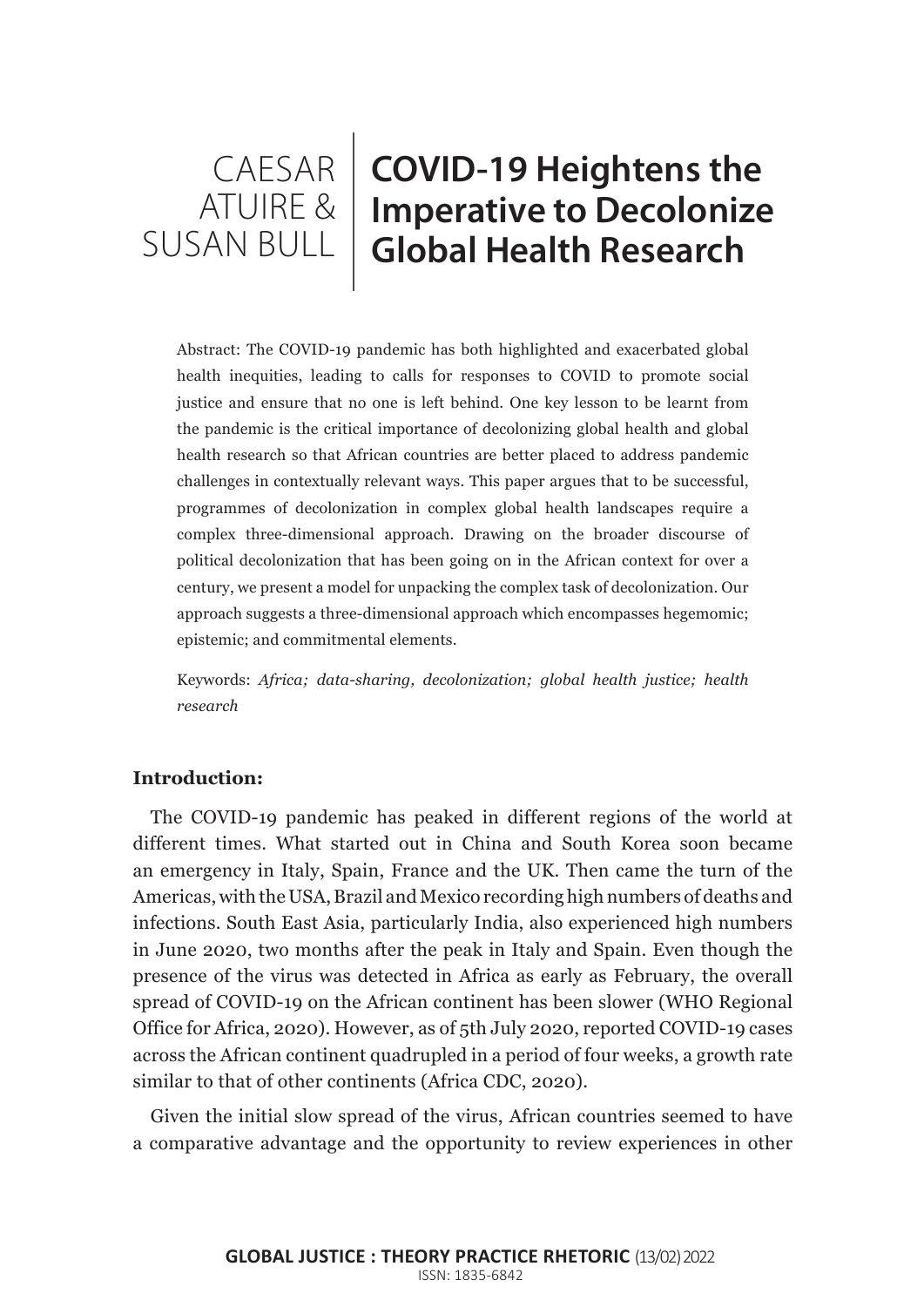regions. The measures taken by various African governments to curb the spread of the virus, even though underreported in mainstream Western media outlets (Hirsch, 2020), seemed to be yielding good results. However, the increase in the spread of the virus in the second half of the month of June, showed that African government responses may also be caving in under the aggressive nature of COVID-19.

The initial measures taken by African governments to limit the spread of the virus mirrored actions that had been taken in other parts of the world: closure of borders; partial lockdowns of cities; contact tracing and isolation; testing; social distancing; handwashing; use of face masks in public spaces; ramping up of healthcare systems through purchasing ventilators and PPEs; research into treatments and vaccines. Each of these measures applied in the African context come with a peculiar set of problems. Border closures left Africans stranded abroad, penniless, and unable to return home. Lockdowns had to be lifted in many countries after a few weeks because they were threatening the very livelihood of the poorest members of communities. Contact tracing and isolation remains a challenge for countries in which homes do not have addresses and where environments like markets and public transportation are crowded. Testing on a wide-scale is virtually impossible when countries do not have the facilities, resources and qualified personnel to test large portions of the population. Social distancing is impossible for people who live in crowded urban spaces or in communities where access to basic needs like water and toilets are shared by large numbers of people. Handwashing and the use of clean face masks require access to sanitary conditions that are not available to all. Many African governments have very limited capacity to provide critical care facilities, or to repurpose existing facilities (such as conference centres) to rapidly expand capacity, as undertaken in multiple high-income settings.

As the number of infected persons on the continent continues to rise, African governments are grappling with the challenge of finding sustainable context-based solutions to the COVID-19 pandemic. Given the evidence that Africa cannot import, wholesale, solutions that have been applied elsewhere outside the continent, academics and African leaders are advocating for homegrown solutions (Glassman et al., 2020). The importance of developing and implementing contextually relevant solutions highlights the need for effective decolonization, a topic that was gaining traction in global health prior to the pandemic.

A notable characteristic of the COVID-19 pandemic is the way it exposes inequalities and systemic fragilities. The importance of promoting social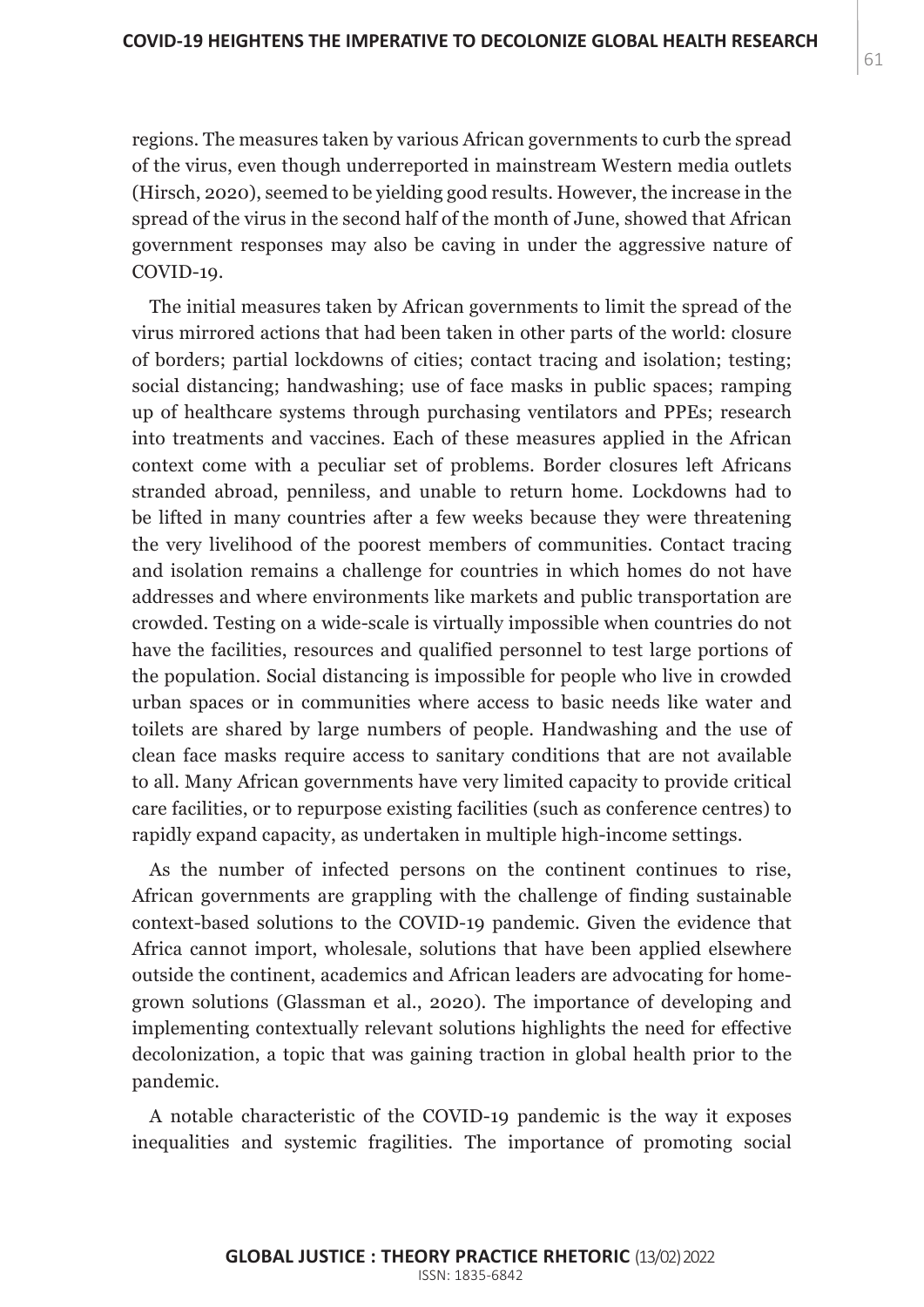justice in global health responses to COVID-19 has been highlighted, with specific attention being drawn to the devastating impact of COVID-19 on low income and marginalised communities (Ivers and Walton, 2020). The exposure of inequalities and systemic fragilities is also evident at a global level. Global health is inherently a complex field of social, political, economic, and scientific relationships in which various stakeholders have unequal power. A range of powerful national and multinational agencies have mobilised support programmes to promote global COVID-19 control and research (COVID-19 Clinical Research Coalition, 2020; Rosenthal et al., 2020). Such programmes, we argue, should support rather than constrain low and middle income countries (LMIC)'s abilities to determine public health priorities and to develop contextually appropriate responses to COVID-19 (Kelley et al., 2020). In particular, the voices of those most affected by the pandemic should be meaningfully included in determining what research takes place and how (Nuffield Council on Bioethics, 2020). Additional calls have been made to ensure that both approaches to scientific discovery, and to sharing the benefits and burdens of COVID-19 research, are equitable (Coleman, 2020; Kavanagh et al., 2020).

These calls highlight the ongoing importance of paying attention to the decolonization of global health and global health research. Decolonization, however, is a complex multidimensional process that calls for equally complex and sustained engagement. We argue that any successful programme of decolonization in the context of the current and future pandemics requires a complex three-dimensional approach which recognises and responds to research norms that increasingly prioritise open science and open data. Such norms are transforming knowledge production landscapes, with the potential to exacerbate epistemic injustices. Below we contextualize the problem of decolonization of global health research within the broader discourse of political decolonization that has been going on in Africa, especially in the twentieth century. Given the complex and multi-layered nature of colonialism and neo-colonialism, we unpack the task of decolonization by offering a three-dimensional approach with hegemonic, (a shift of greater power and decision making to local actors); epistemic, (a revisiting of the intellectual and cultural models governing the generation and sharing of knowledge); and commitmental elements, (a conscious decision to engage with and make research also accountable to local communities).

# **Contextualizing decolonization**

Calls for decolonization in academia have been made by leading African thinkers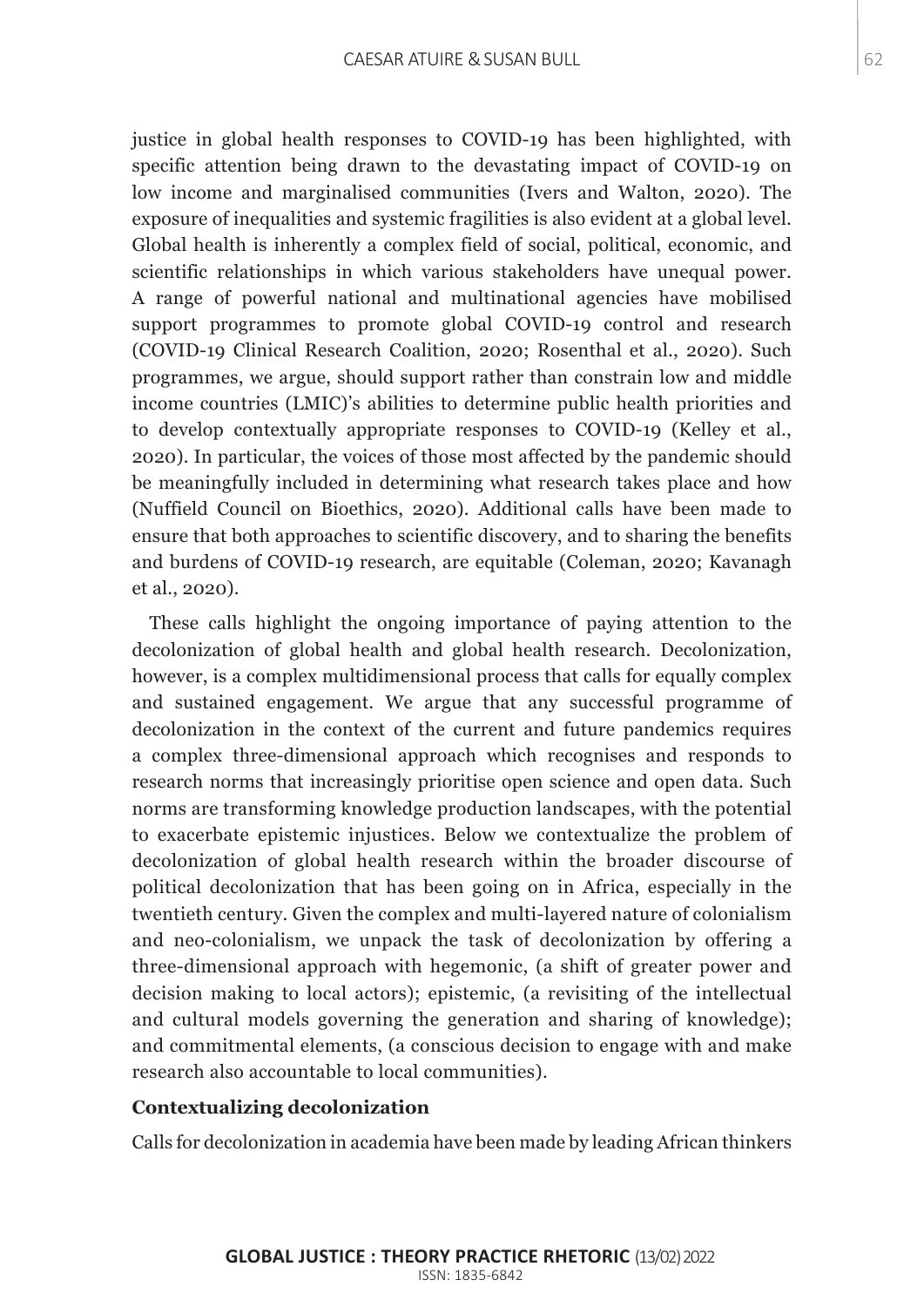since the latter half of the twentieth century. The Ghanaian philosopher, Wiredu, in several essays has been an advocate for a conceptual decolonization of African philosophy. He sees decolonization as 'divesting African philosophical thinking of all undue influences emanating from our colonial past' (Wiredu, 1988). The crucial word in this formulation is 'undue.'

On a wider scale, an important moment in the drive towards decolonization in academia was the 2015 #RhodesMustFall movement that started at the University of Cape Town and quickly spread to many universities in South Africa and other parts of the world including Harvard, Princeton, Cambridge and Yale (Ntsebeza, 2018). Mainly driven by student activists, the movement called for a 'decolonization of the curriculum' and opposed what was seen as Euro-centrism in academic programmes. Similar calls were seen in the field of global health research when in February 2019, students at the Harvard T.H. Chan School of Public Health organized a packed conference that underlined the need to decolonize global health (Saha et al., 2019). Similarly, in March 2019, at the 5th Africa Health Economics and Policy Association (AfHEA) conference, in Accra, Ghana, the need for decolonization of global health received great attention (Offiong, 2019). The Africa Oxford Initiative (AfOx) dedicated its annual conference Focus on Research Africa (FORA) in May 2019 to the question of equitable research collaborations between Africa and other part of the world (AfOx, 2019).

Decolonization is also a focus of recent scholarly publications. Eichbaum et al. highlight structural imbalances in partnerships between HIC and LMIC institutions and offer models of how decolonize existing inequities (Eichbaum et al., 2020). Hickling presents a case for decolonizing mental health in Jamaica (Hickling, 2020). Rodney, drawing from her experience as a Canadian in Ethiopia, reflects on the need to decolonize assumptions in health professions' education (Rodney, 2016). With the onset of the COVID-19 pandemic, a Lancet editorial calling for the decolonization of COVID-19, concluded that the pandemic is a clear reminder that the colonization of medicine, economics and politics remains alive in Africa, and calls for new systems rooted in recognition, reciprocity and respect (Editorial, 2020).

Recent discourses about global health decolonization may gain valuable insights from discourses about decolonization in the African context like the works of John Mensah Sarbah dating from the latter part of the 19th century (Sarbah, 1968). The independence movements that swept across the African continent in the 1950s and 1960s became concrete and historic examples of the drive to free peoples from the bonds of colonialism. As African countries began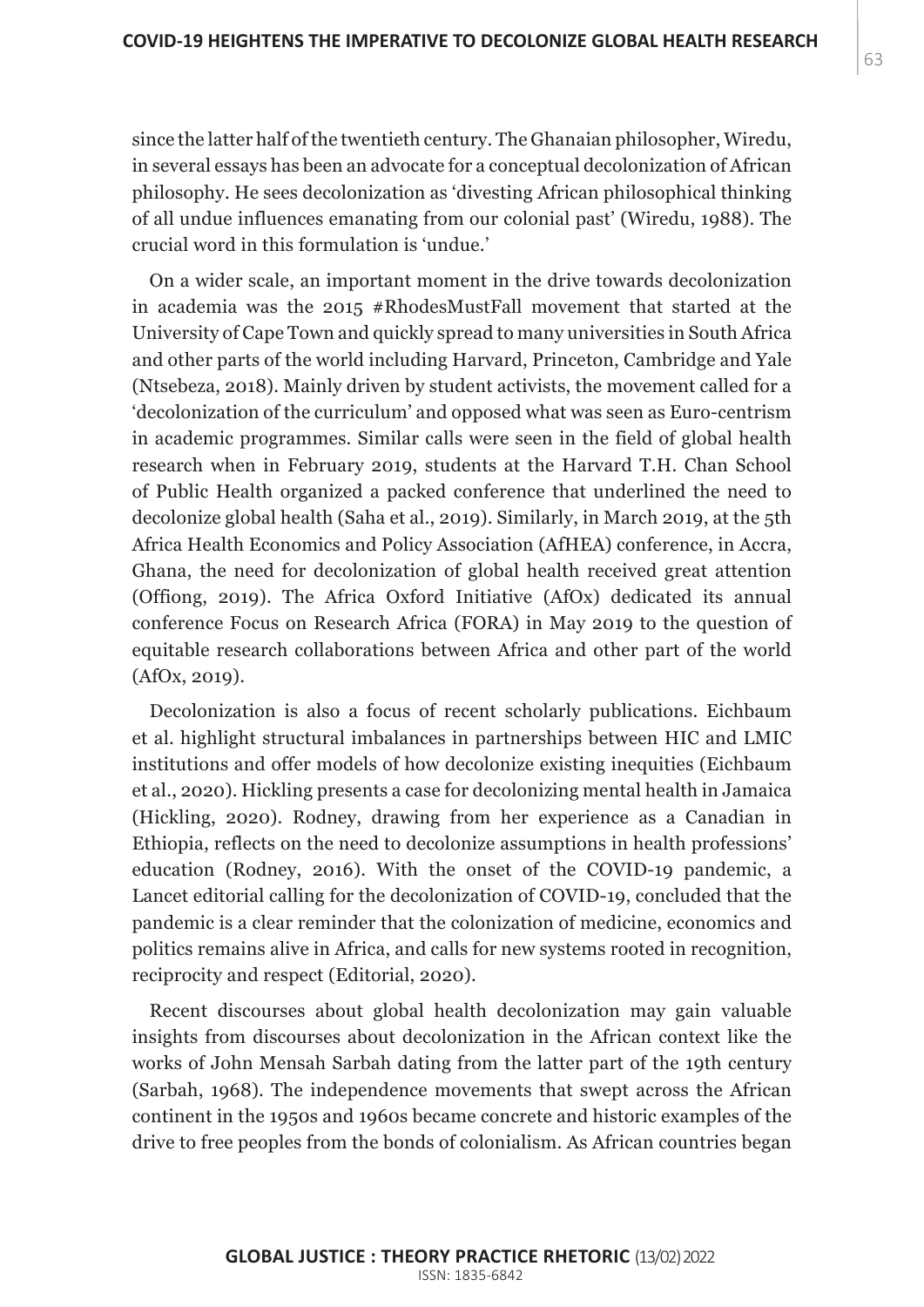to gain political independence from European colonial powers, colonialism transformed itself into what Kwame Nkrumah of Ghana decried as neocolonialism. In the introduction to his *Neo-Colonialism*, *The Last Stage of Imperialism*, Nkrumah stated that:

The result of neo-colonialism is that foreign capital is used for the exploitation rather than for the development of the less developed parts of the world. Investment, under neo-colonialism, increases, rather than decreases, the gap between the rich and the poor countries of the world. The struggle against neo-colonialism is not aimed at excluding the capital of the developed world from operating in less developed countries. It is aimed at preventing the financial power of the developed countries being used in such a way as to impoverish the less developed (Nkrumah, 1965: 2-3).

Nkrumah's fear was that the apparent handing over of political power to indigenous Africans was insufficient to free peoples from the yoke of colonialism. The more subtle form of colonialism, that is neo-colonialism, employed economic capital, and epistemic and cultural imperialism to perpetuate the colonial framework. Fanon put it even more sharply when he questioned: 'Was my freedom not given to me then in order to build a world of the You?' (Fanon, 2008: 181).

Global health decolonization activists can learn from the experience of the 20th century independence struggles. This experience shows that decolonization needs to be addressed in all its complexity if it is to escape the pitfalls of some newly independent African nations. Apart from the risk of neo-colonialism which upholds the apparent handing over of power to indigenous LMIC actors and yet holds onto the reins of power through economic and cultural means, global health decolonization activists would also need to examine why many promising African countries quickly sank into an endless quagmire of poverty, internal conflicts and disease barely a decade after independence. This may require revisiting Appiah's critique of the underlying assumptions of race and identity that were in vogue at the time of independence (Appiah, 1993). Or engaging with Meredith's discomforting description of the failings of post-independence African leaders (Meredith, 2011). The literary works of Armah (1988), Thiong'o (2018) and Achebe (1988) also provide insights into questioning whether some independence and decolonization activists were more interested in grabbing power from the colonizers than improving the lot of their peoples.

Effective decolonization of global health research requires a robust framework in which LMIC researchers are as empowered as their high income country (HIC) colleagues to generate research questions, knowledge, and solutions to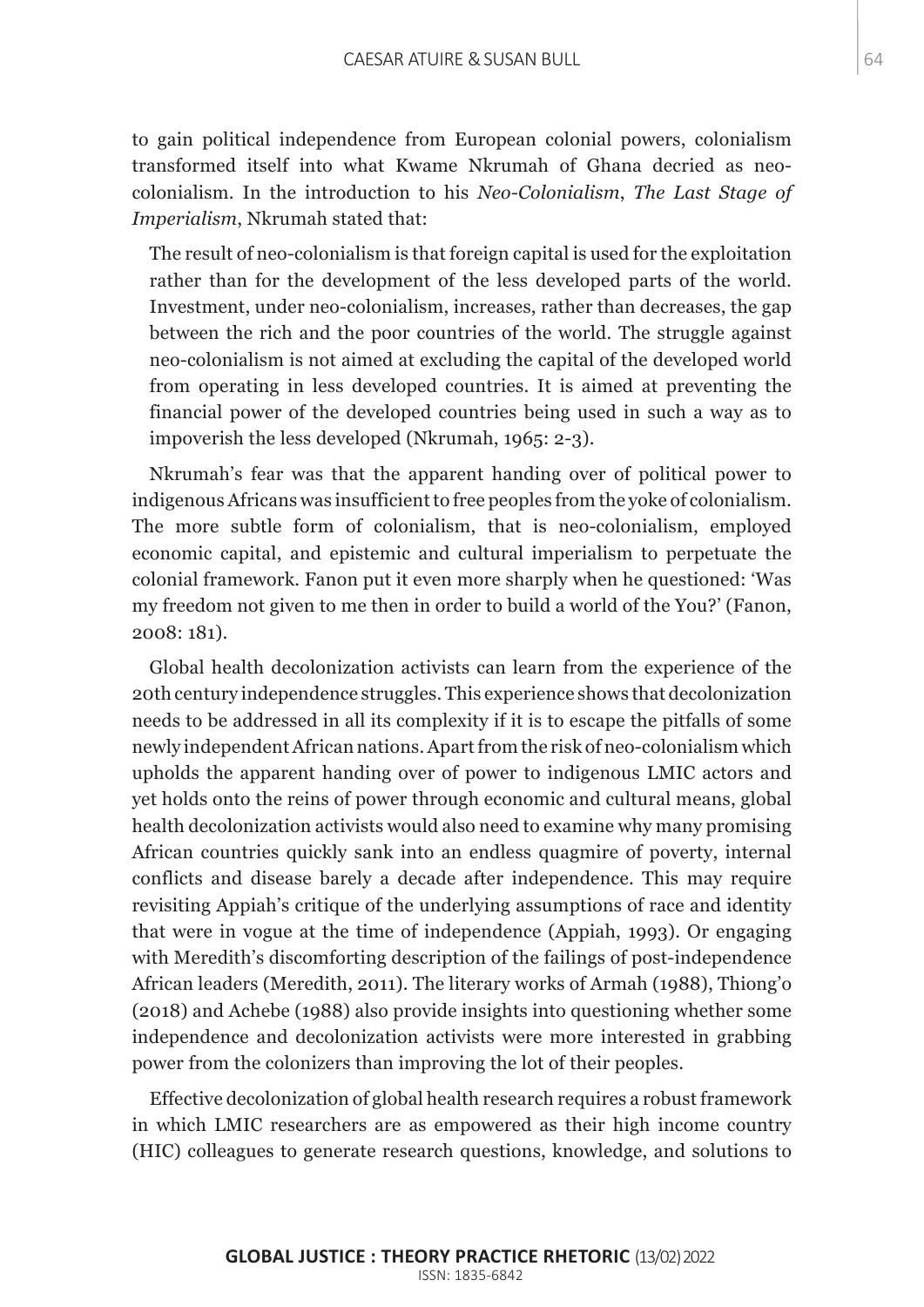global health problems. It does not however end there; true decolonization is about achieving the ultimate goals of global health, that is 'improving health and achieving equity in health for all people worldwide' (Koplan, 2008: 3). Thus, even though a key protagonist of global health research decolonization is the community of LMIC researchers, the benefits must be for all people, especially the more marginalized and vulnerable. In other words, researchers are not only accountable to powerful stakeholders in global health, but also to the people, *salus populi, lex suprema est (the health and welfare of the people is the supreme law).*

At a policy level, the normative and practical importance of addressing global health inequities and the needs of the most vulnerable populations has global recognition. Determining ethical, socially appropriate, contextually-sensitive, evidence-based and accountable ways to progress towards these will require strong national ownership and global support, in addition to effective means of addressing power imbalances and promoting meaningful engagement both within and between national and multinational contexts. In practice, promoting the health of populations requires complex decisions to be made about how best to allocate limited resources amongst competing priorities, within complex sociopolitical contexts involving multiple public, private, national and international stakeholders with varying values, remits, capacities, interests and authority.

Decolonization in the context of global health research is thus a broad concept embracing different themes and stakeholders. The themes include the setting of priorities, funding, epistemic discrimination, educational models, power imbalances, uneven distribution of benefits, unequal opportunities, and rewards, among others. The stakeholders include HIC funding governments and private institutions, HIC researchers and their institutions, LMIC governments, LMIC researchers and their respective institutions, research participants, local communities, and citizens of LMICs. The complex nature of the themes and the multi-layered structure of the stakeholders suggests that attempts at decolonization, if they are to be successful, require a multi-dimensional approach.

#### **A three-dimensional approach to decolonization**

To effectively address the complex and multi-layered challenges of decolonising global health research, we propose 3-D model whose dimensions or fields of agency are hegemonic, epistemic and commitmental. This approach is oriented towards the key protagonists at the coalface of such research: researchers and research institutions in LMICs. The dimensions are interwoven and there is no hierarchy; they all have to be pursued if the goal is to achieve effective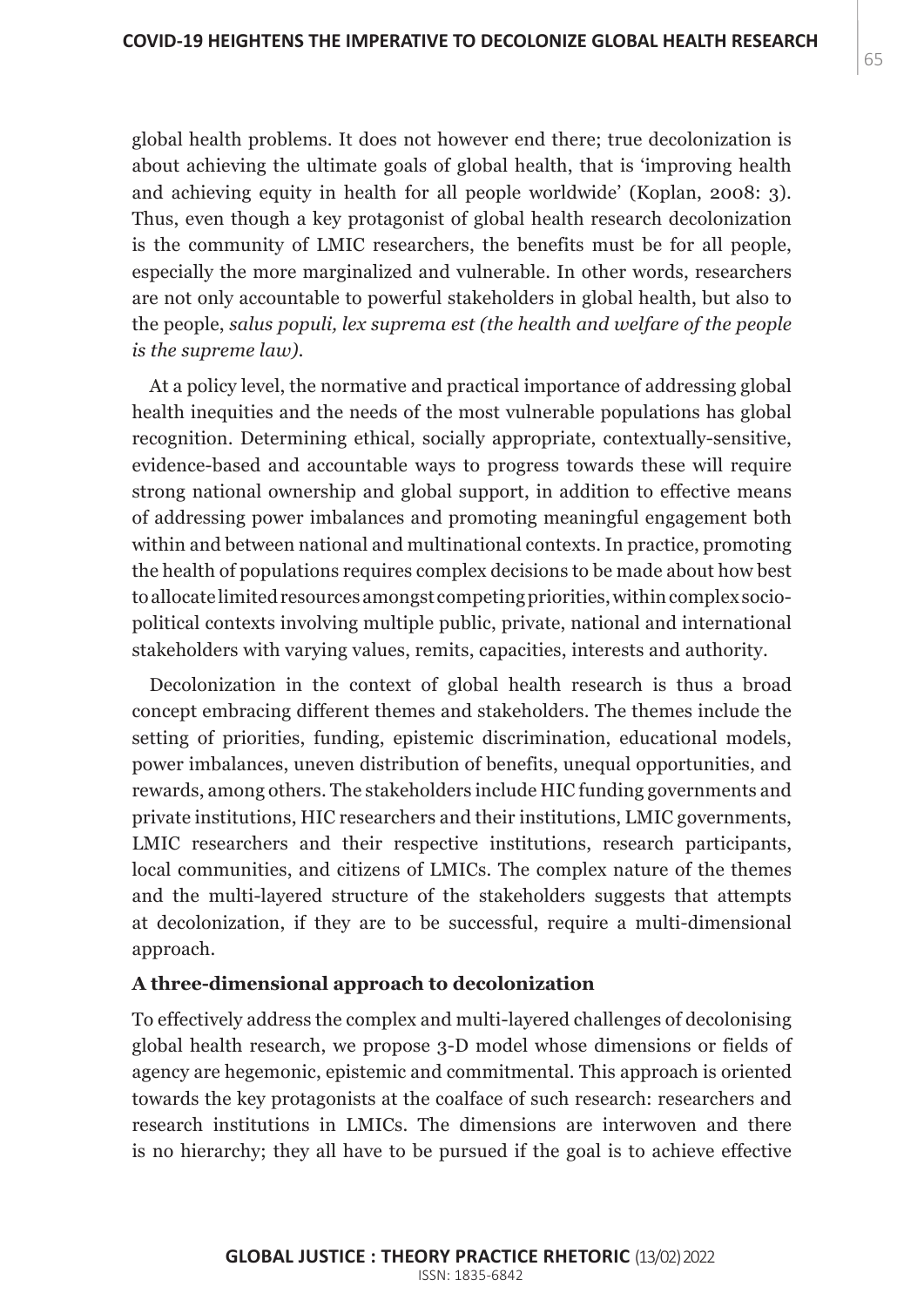decolonization. The challenges that need to be addressed are different in each dimension. In what follows, we shall examine the salient challenges peculiar to each dimension.

# **Hegemonic dimension**

Colonialism and decolonization have to do with a redistribution of power. The hegemonic dimension of global health research decolonization is the effort to ensure that the mechanisms and structures of colonialism and neo-colonialism that assign a disproportionate amount of power to specific multinational and HIC stakeholders is redistributed in such a way that LMIC research institutions and researchers are empowered to generate research questions, knowledge and solutions to global health problems.

As one example, the monitoring and evaluation of progress towards addressing global health priorities relies heavily on data for decision making, priority setting, funding, and policy design. However, the selection of what is measured, how it is measured, and the ways in which measurements inform decision-making and practice can be perceived as inherently political and contentious (Mahajan, 2019; Yamin, 2019). Consequently, rather than being objective and scientifically authoritative, metrics have been perceived as reinforcing power imbalances between global health actors by incorporating measurement methods which interpret norms, carry value judgements and theoretical assumptions; and privilege specific interests, forms of knowledge and outcomes (Fukuda-Parr and McNeill, 2019). For example, after reviewing available literature on mental literacy in sub-Saharan Africa, Atilola came to the conclusion that: 'Quantitative modes of assessment were the most common, and authors—especially those that adopted this mode of assessment—did not take full cognizance of socio-cultural underpinnings of the concept of mental health literacy in their conclusion and recommendations' (Atilola, 2015: 1).

A hegemonic decolonization would require giving greater liberty to LMIC researchers to set priorities that are better attuned to local needs. The position of international funders and key stakeholders would be perceived less as drivers of global health research and more as promotors of LMIC researchers' approaches to developing contextually-relevant solutions to health needs. Additionally, LMIC academics and reseachers, who would otherwise shy away from political engagement may need to actively campaign for more research funding from their own governments. African nations which have a large burden of global health challenges are also notoriously reticent in investing in research and development. Whereas South Korea invests 4.8%, Germany 3.1%, and USA 2.8% of GDP in research and development, South Africa invests 0.82%, Kenya 0.8%, Ghana 0.4% and Cote D'Ivoire 0.1%. In 2007 the African Union set a target of 1% but the regional average in 2015 shows that countries are spending just about 0.4% of GDP (Simpkin et al. 2019: 2). When research funding is predominantly driven by foreign funders, LMIC researchers have to orient their research to the priorities of these funders, and be accountable, in the first instance, to such funders, rather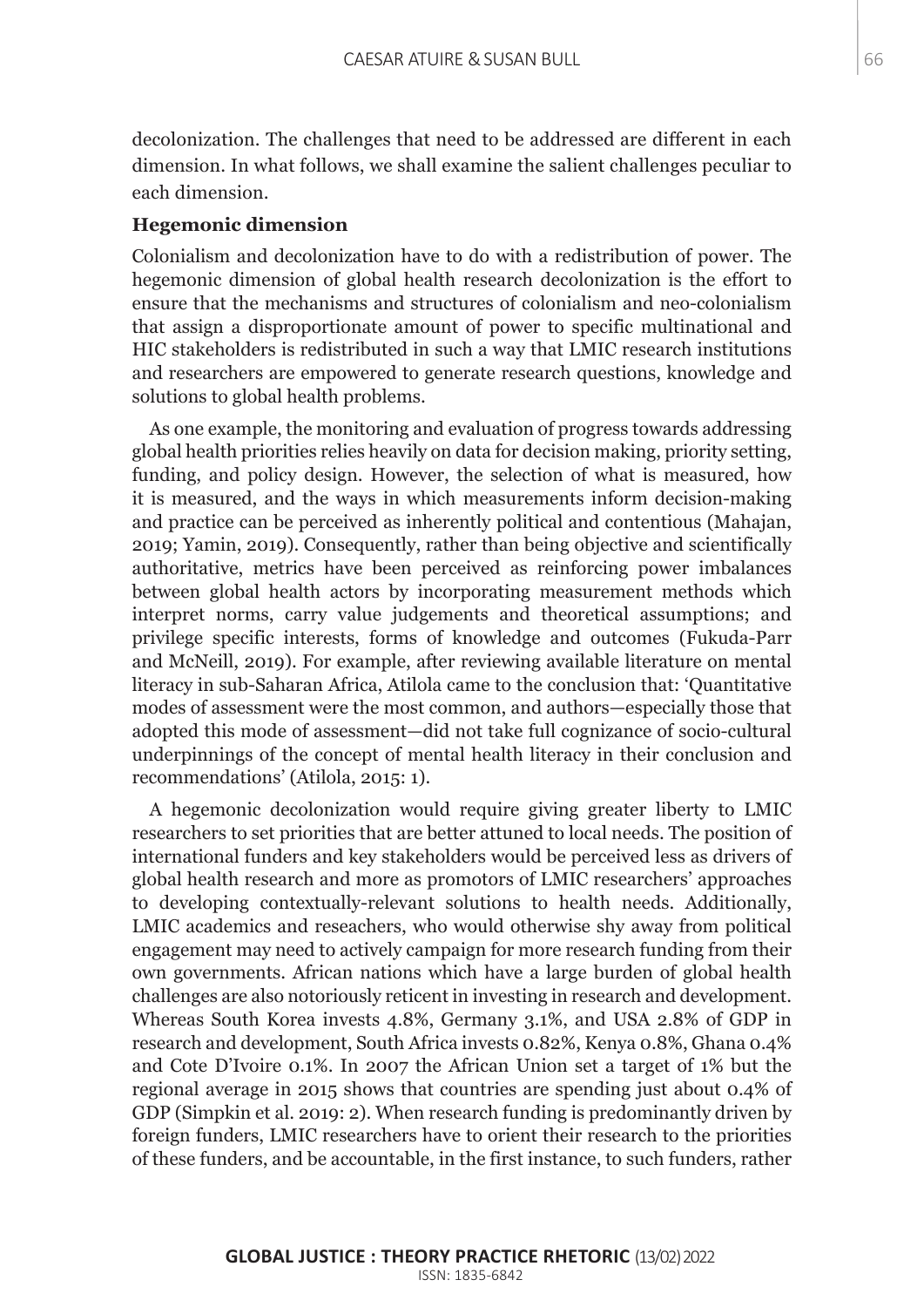than their own communities.

It is also important to recognize that the research response to COVID-19 takes place against within a context where increasing recognition of the need for collective action to address global health priorities has driven a rapid expansion of global health data sharing, transforming knowledge production. In complex emergency contexts involving multiple national and international actors there have been widespread calls for rapid data-sharing, at times from settings with limited established policies and processes for sharing data (Modjarrad et al., 2016; Pisani et al., 2018). Within the specific context of COVID-19 powerful stakeholders have highlighted the importance of sharing interim and final research data relating to the outbreak, together with protocols and standards used to collect the data, as rapidly and widely as possible (Wellcome, 2020) .

Multiple concerns have been raised about procedural fairness and a lack of engagement with LMIC stakeholders during developments in global health research landscapes, and about consequent implications for practice (Anane-Sarpong et al., 2018; Bezuidenhout and Chakauya, 2018; Bull, 2016; Serwadda et al., 2018). Normative concerns arise about methods of data sharing which, if focused too narrowly on maximising data availability and utility, may marginalise the contributions of LMIC researchers (Editorial, 2018), and perpetuate epistemic injustices by failing to give proper respect to all individuals as knowers and sources of information (Santos, 2014). Empirical concerns arise about failing to promote the participation and recognition of health researchers who shared data, leading to a risk that secondary analyses will be less relevant to, and less likely to inform policy development within, contexts from which data are collected (Merson et al., 2018).

An area of concern arising from the above is the enhancement of the capacity of local researchers in data collection and analysis. However, initiatives of 'capacity building' have sometimes been interpreted as enabling LMIC research institutions and researchers to be able to carry out the type of task that are currently executed mainly by HIC institutions and researchers. This response which in practice often involves training programmes for LMIC researchers may, as Bamford points out, contribute to reinforcing the existing hegemony, using local actors (Bamford, 2019). Beyond a simple transfer of power towards local agents, hegemonic decolonization, there is a need for an epistemic decolonization.

#### **Epistemic dimension**

A look at some of the failures of the political independence movements in Africa reveals that many newly independent states continued to operate within the epistemic framework established by colonizers. Political systems, government structures, educational curricula, and lingua franca, mostly continued along the same lines that had been introduced by the colonizers. As Appiah points out, for many rural Africans, independence brought little change to their colonized lives (Appiah, 1993: 168). Armah is even more sarcastic about this in his novel 'The beautyful ones are not yet born' when he describes the new post-independence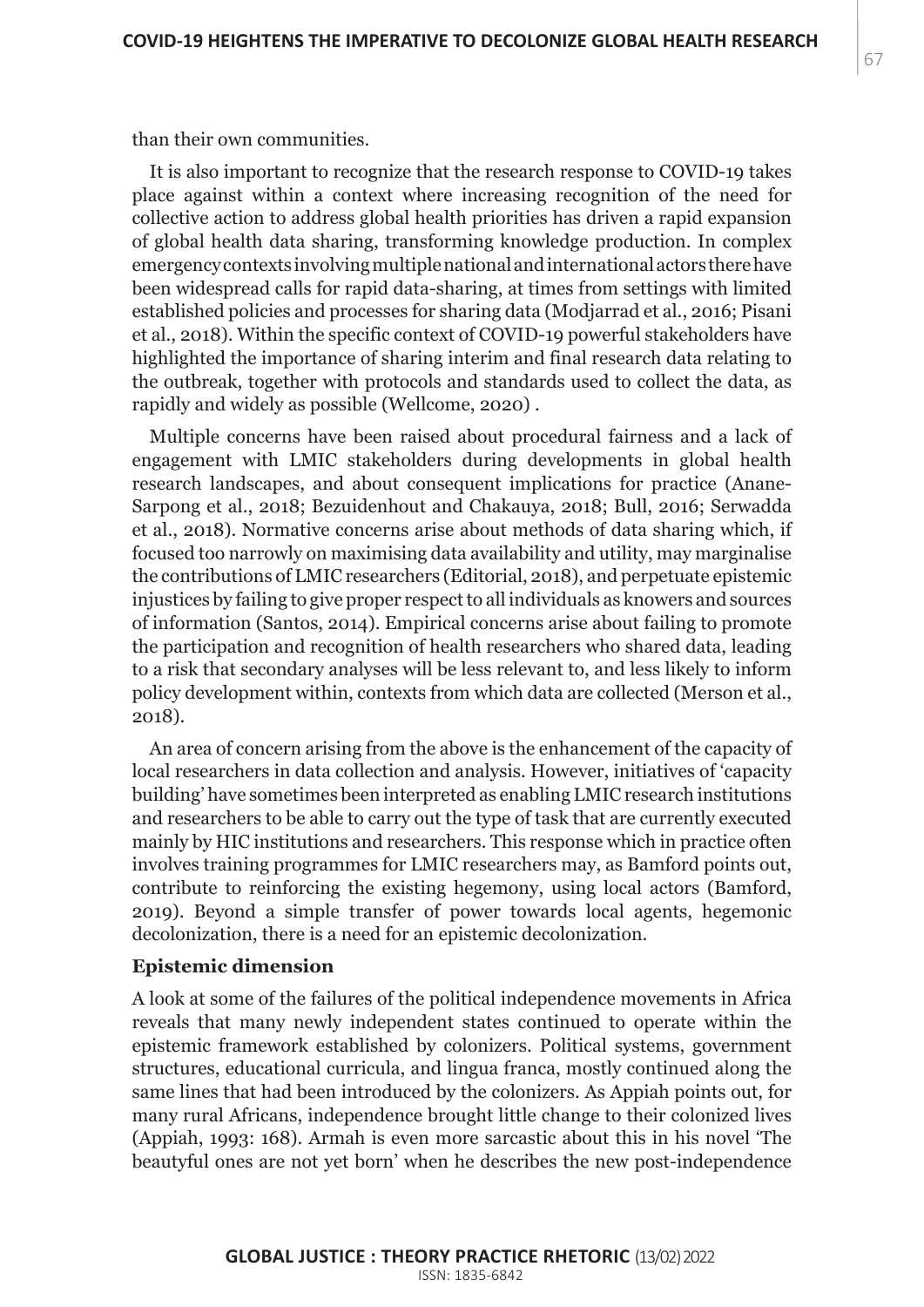rulers of Ghana as hurrying to occupy the houses and positions formerly occupied by the colonizers and striving ridiculously to imitate the tastes and habits of the former masters (Armah, 1988).

Challenging the hegemonic structure of global health research is not enough to achieve decolonization. The task of epistemic decolonization is much more laborious. Pragmatic pluralist accounts of knowledge production in the philosophy of science contend that both scientific knowledge, and what counts as data, are best understood as relational and *mutable* (Leonelli, 2015; Longino, 2002). As such they are contextually embedded and influenced by social, political, cultural, and economic factors, including communities of stakeholders with differing, and at times conflicting, interests (Shiffman, 2014). Differing forms of power have differing domains of application, influence, and visibility in relation to shaping actors' choices and actions at international, national, institutional, and individual levels. Dahl's account of compulsory and direct expressions of power are evident in funders' control over the financial resources required to conduct global health research (Dahl, 1957). Structural expressions of power influence norms and practices which affect how research proposals are developed, and which agents and perspectives are privileged over others (Haugaard, 2012). Accounts of productive or discursive power focus on how meanings are produced, fixed, lived, experienced and transformed, including how discourses frame the ways in which stakeholders think about global health research, including what is perceived to be normal, acceptable and legitimate (Lukes, 2005).

As the leaders of the 'Rhodes must fall' movement in South Africa pointed out, the curricula of many African universities are more Euro-centric than Afro-centric (Ntsebeza, 2018). The challenge, however, is not just to change the curricular content, but also to promote what Wiredu describes as conceptual decolonization (Wiredu, 1988). As Rebecca Bamford points out for global bioethics, at play are direct and indirect forms of moral neocolonialism:

direct colonialism converts people's values to those of a dominant ethical system covertly, through aid, partnership, e.g. via a government, NGO, or research organization. Indirect moral neocolonialism produces the conversion of people's values to those of the dominant system through systemic and epistemic injustice, and global white ignorance. Both forms of neocolonialism may be present at once and may reinforce one another's effects (Bamford, 2019: 50).

What is needed ultimately is a revisitation of the frameworks and conceptions of health, research and ethics to ensure first that they are not unjust towards indigenous knowledge systems, and that they are open enough to include both indigenous and foreign knowledge systems. To achieve this, African researchers who have mostly been trained in the Western scientific tradition will need to become more aware of their own pre-judgments in relation to traditional knowledge systems and be willing to engage in a type of dialogue that can lead to a 'fusion of horizons' (Gadamer, 2004). It is the type of exercise, described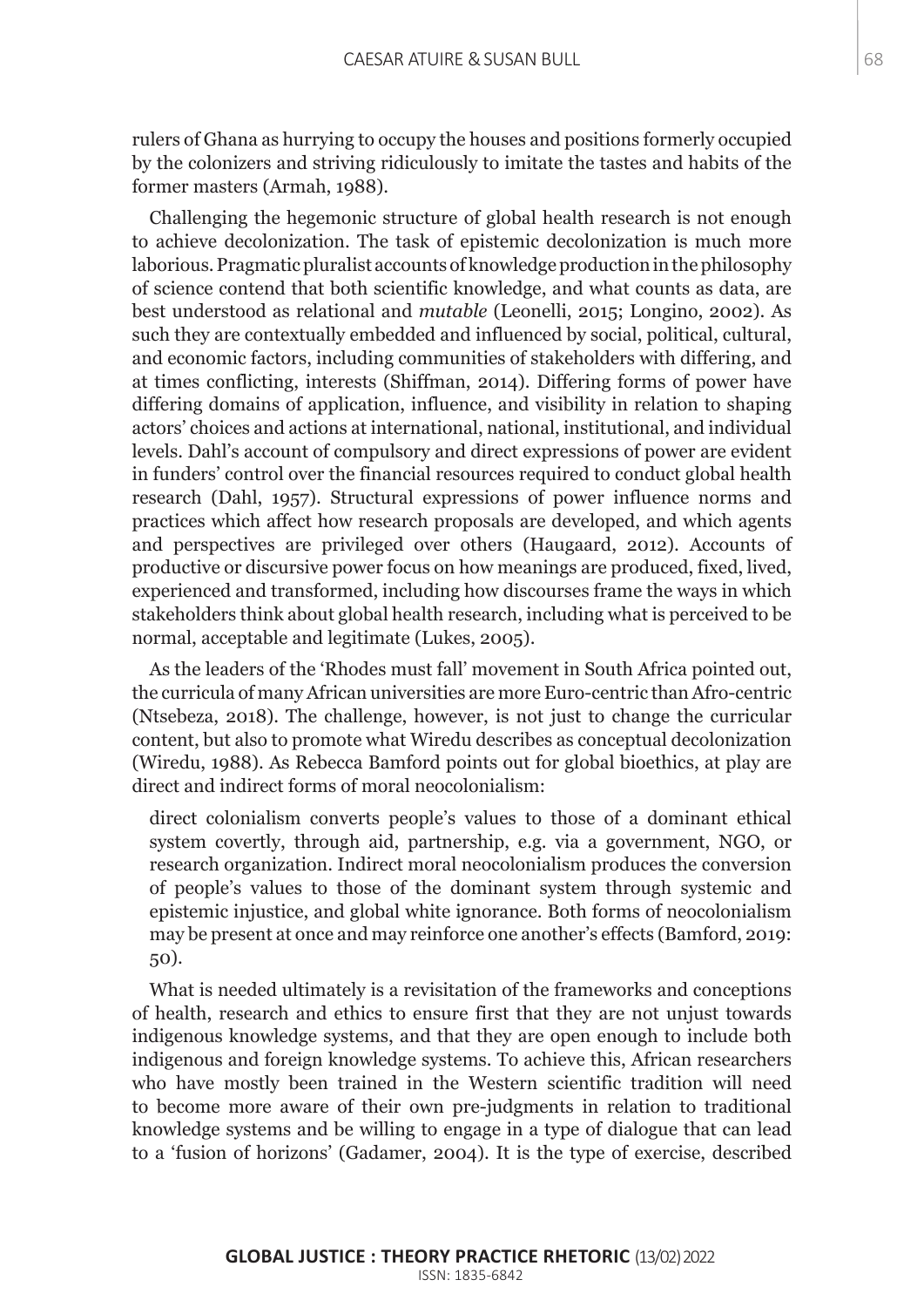by Kwame Gyekye as 'critical sankofaism', which requires critically unearthing African pre-colonial epistemic and value systems that are relevant to current challenges (Gyekye, 2015).

The training of many African scientists relies on the Western positivistic model which, as Taylor carefully shows, is linked to a particular historical evolution of ideas in the Euro-American context (Taylor, 2007). African cultures for their part mostly still subscribe to a cosmovision that accommodates metaphysical ideas similar to what Taylor calls an enchanted universe. This means that African scientists often approach local knowledge systems from an etic viewpoint which imposes a standard that all knowledge has to conform to. An example in the COVID-19 era is the case of the Food and Drugs Authority in Ghana closing down laboratories and arresting producers of local medicines being offered as cures for the coronavirus (Anas, 2020). Whereas such actions are seen as laudable efforts to defend innocent persons from deceit and from potentially harmful drugs, what the Authority fails to capture is that the mechanisms and bureaucratic procedures for the approval of new drugs render it almost impossible for local herbalists without formal Western style education to be able to obtain the required approvals. Hence, the Authorities, perhaps with the best of intentions, become agents who perpetuate the testimonial injustice introduced by the former colonizers. In this regard, Cloatre observes,

even as regulatory systems set out to recognize some forms of traditional medicine, they often operate on assumptions that disqualify knowledge, products, and actors that do not resemble their biomedical counterparts. Consequently, traditional healing systems either operate outside the law, or adapt to it by transforming themselves to align to 'legitimate' systems of law and biomedicine. While such regulatory movements have long historical roots, they have been intensified by the advance of industrialization in biomedicine and the expansion of global markets in medicine (Cloatre, 2019: 424).

African researchers, whilst respecting the etic exigencies of critically scrutinizing locally generated knowledge, will need to include an emic approach to their evaluations. This will require fluency in local knowledge systems in order to be able to appreciate and understand issues from the subjective viewpoints of their communities. For example, many African frameworks conceive of health as the natural or normal state of being. Ill-health is therefore an anomaly, to which a cause must be attributed. Drawing from the Yoruba word 'alaafia,' Gbadegesin explains that health is holistic concept that embraces a person's physical, social, psychological and spiritual well-being. When a person lacks 'alaafia,' she is considered to be in a state of dis-ease. The task of healthcare is to reinstate the condition of 'alaafia' (Gbadegesin, 1991).

Within this framework, the aetiology of conditions of ill-health is not limited to a search for the biochemical causes, but instead requires taking into account relational and social dimensions that can lead to illness. A very narrow biomedical framework may fail to meet the expectations of patients and care givers. It is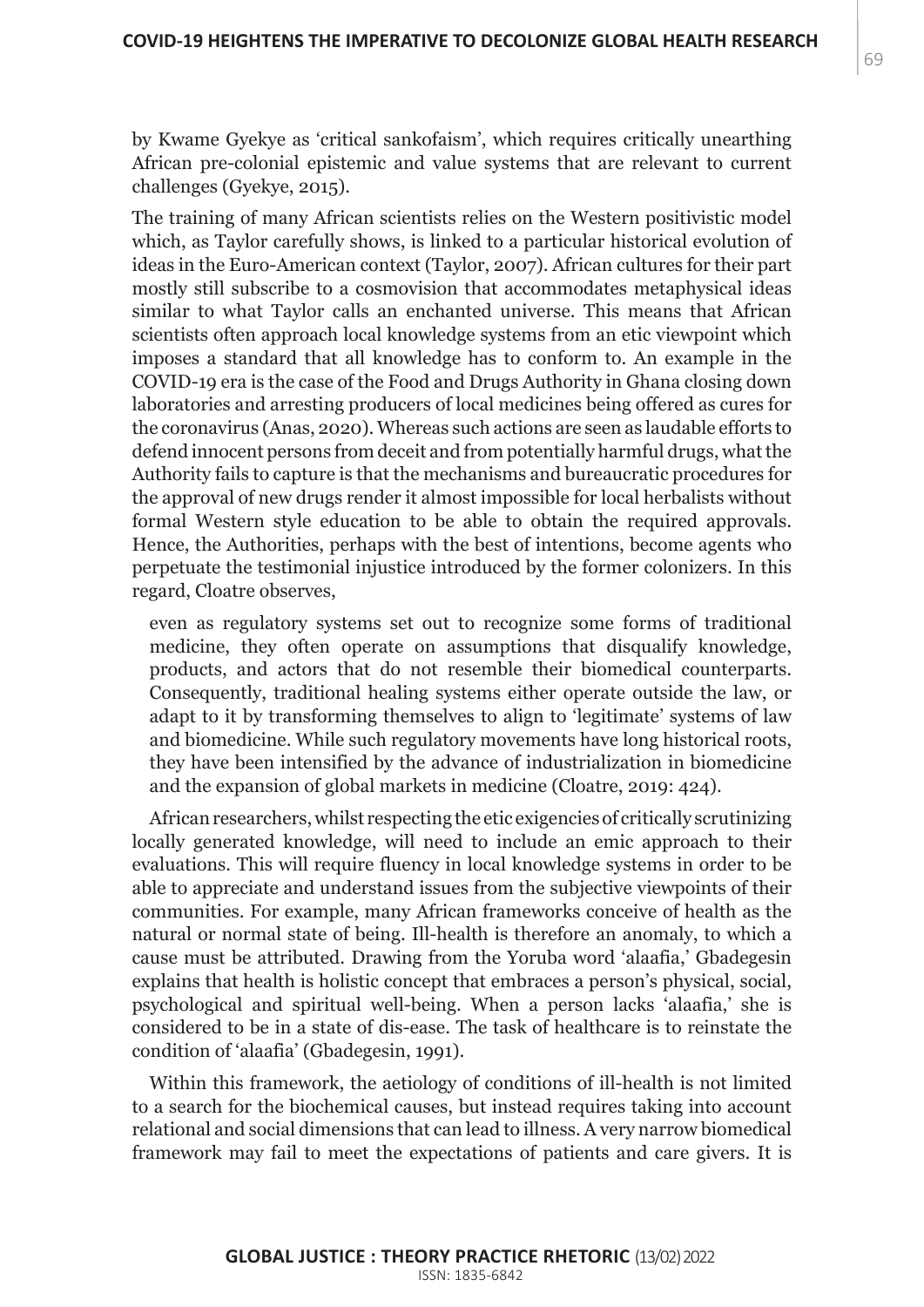therefore hardly surprising that people recur to multiple forms of health care in Africa, such as going to hospitals to cure symptoms and looking for spiritual diviners and healers to address the other causes of the condition. The emic effort of decolonization requires that African health care providers understand the framework of patients and care givers and adjust their own pre-judgments to be able to come up with a framework that is broad enough to take into account these cultural notions and perceptions without losing scientific rigour.

The task of epistemic decolonization is ultimately a long-term project of challenging the academic cultural hegemony through which former colonial powers influence education, set standards and exercise intellectual, cultural, and social dominion through an imposed and often undeclared cosmovision or metaphysical framework.

# **Commitmental Dimension**

Research is a specialist activity that is carried out by highly qualified persons who belong to institutions. Researchers in African institutions belong to a privileged class within their own communities. This places them in a position of power with respect to a larger part of the population of their own countries. In global health research, where the goal is to improve human health, engagement with relevant publics, communities and stakeholders is increasingly recognized as an important element of procedurally fair research practices (Council for International Organizations of Medical Sciences, 2016). In the context of pandemics engagement plays a critical role in contributing to the protection of, respect for, and empowerment of participant communities (World Health Organization, 2020), as well as in ensuring that research is relevant to local health priorities (Nuffield Council on Bioethics, 2020). Care is needed to develop processes which can address power imbalances and enable meaningful engagement with diverse stakeholders, including women and marginalized populations (Neupane et al., 2018).

In the context of former colonies where indigenous culture has historically been marginalized in academia and knowledge production, researchers will need to make a conscious effort to engage with local communities. Borrowing from Gyekye, we call this effort commitmental because it requires a positive agency to build stable co-responsible relations with stakeholders who often do not feel empowered enough to engage or to be engaged (Gyekye, 1997). This dimension of decolonization is important because colonialism and post-independence neocolonialism generate attitudes of apathy and distrust towards public institutions. It also produces a climate whereby persons in position of power do not feel accountable towards their communities, but rather towards their 'masters.'

A commitmental decolonization agenda thus requires a substantive and longterm approach to engage with and establish relationships of trust between researchers, research institutions and local communities. As O'Neill points out, building trust is not an abstract exercise (O'Neill, 2018). It requires trustworthy persons and trustworthy institutions. Three conditions are necessary for the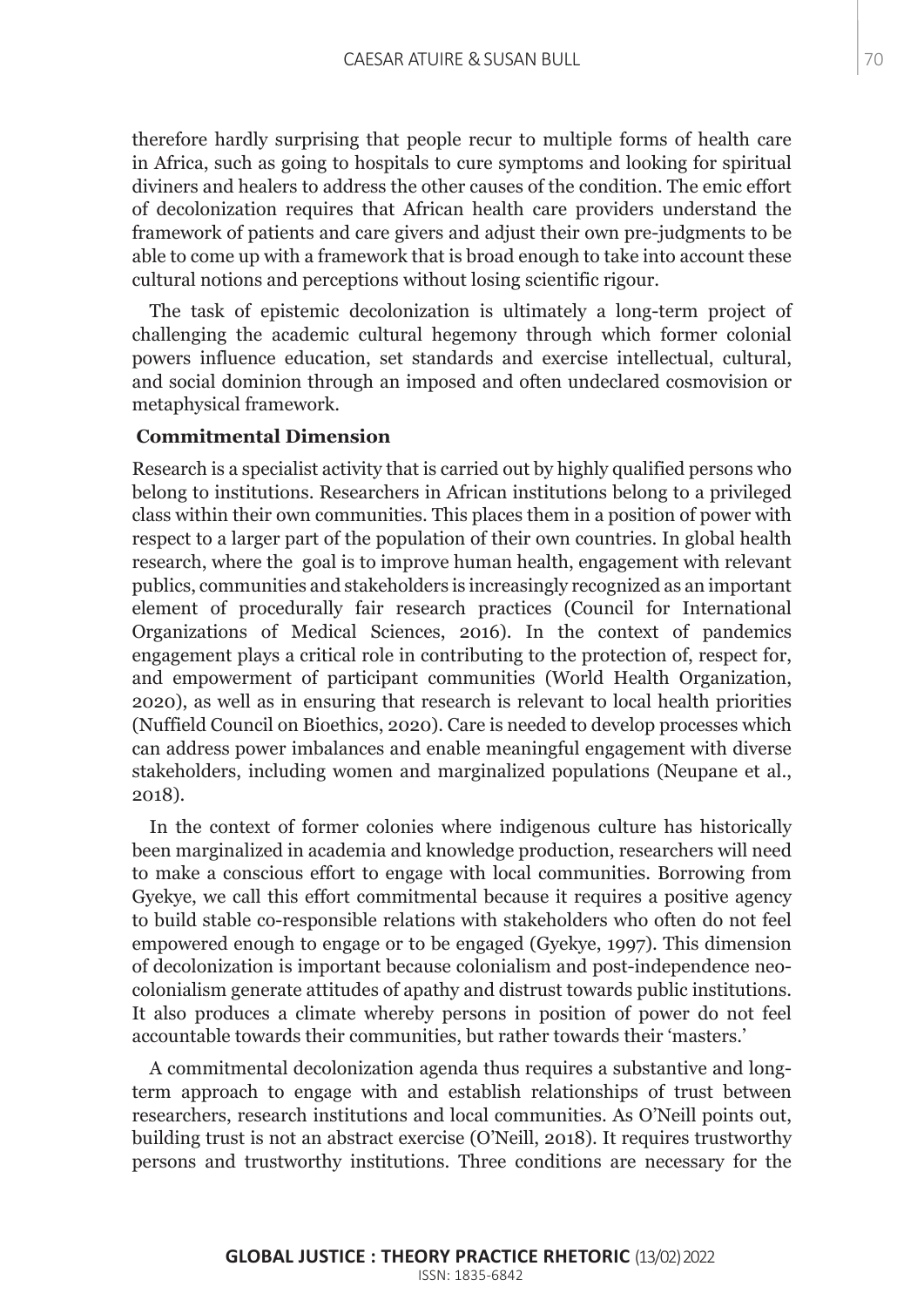establishment of this type of trust. First, researchers and research institutions must be competent. They must be capable of offering real answers and solutions to the local problems. In the case of global health research, African researchers will need to offer solutions and answers to some of the endemic health challenges on the continent. If solutions to the many local health challenges such as sickle cell anemia or malaria have to be imported from outside the continent, it impacts the perception of confidence of local researchers. Second, researchers have to be reliable, that is present when needed and to deliver on their promises. Communities can have the impression that researchers are only interested in them when they need to gather data, after which they disappear only to reappear again when more data are needed. Institutional and permanent restructuring might be required here to ensure that community engagement becomes part of a permanent ongoing conversation between researchers and communities. Third, researchers will need to make themselves accountable to the communities with which they are engaging. This requires becoming vulnerable to being challenged and questioned by community members regarding research choices and methods. It also requires envisaging structures and procedures that will ensure equitable distribution of benefits of research with communities.

# **Addressing Possible Objections**

The model for a project of decolonization we have so far advanced may seem to present an idealistic version of indigenous frameworks that fails to address some of the common challenges that researchers encounter when engaging with traditional African communities. For example, moralizing views tend to interpret illness as something caused either by another person (witchcraft) or the sick person's moral failings.<sup>1</sup>

This objection, in our opinion, buttresses the model we are proposing. Cultural and cosmological viewpoints of peoples are constantly evolving realities that adapt to new discoveries either by accommodating them in existing models or by abandoning older models for newer ones. An example of the latter is the shift from a geocentric to a heliocentric astronomy in post-sixteenth century Europe. The former, an adaptation to new discoveries, especially within religious contexts, is how mainstream European Christian eschatological beliefs, which include the doctrine of the resurrection of the dead, have evolved theologically from an initial rejection to a more accommodating view of cremation of the dead. Such adaptation requires a revisitation of the underlying concepts and values that inform the normative views that are prescribed at a given time. Often, as in the case of cremation, one may find that there is room, at a deeper metaphysical and axiological level, to broaden existing praxis or norms to accommodate the novel.

From this viewpoint, Kwame Gyekye's analysis of the African concept of causation offers a framework of interpretation that can be applied to the objection of 'witchcraft' or 'moralizing' of illness. For the Akan and Yoruba, like many African peoples, health is a composite outcome of physical, non-physical, and

<sup>1</sup> Thanks to an observation from an anonymous reviewer.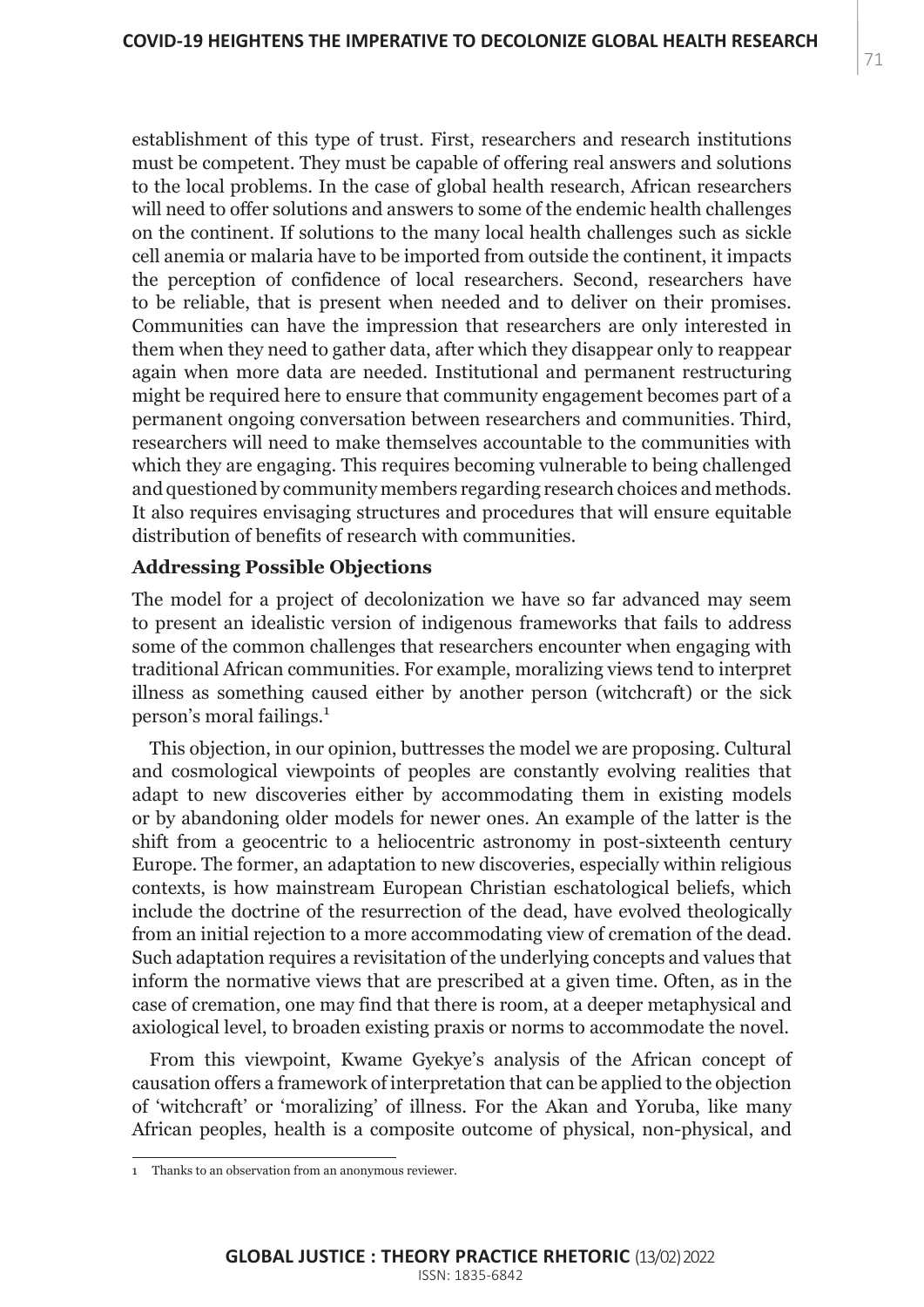social relations (Gbadegesin, 1991). Illness is seen as an unnatural condition of being human, hence, it must have a cause. The Akans say, 'when a palm tree tilts it is because of what the earth has told it'; i.e. palm trees do not tilt without a cause (Gyekye, 1995: 77). Gyekye makes a distinction between two types of whyquestions or causal questions often asked by Akans. These why-questions he labels as why-1 and why-2. Why-1 questions are questions asked about regular events which normally require empirical explanations. For example, poor rainfall as the cause of poor harvest. Why-2 questions are questions that are asked about extraordinary events which have supernatural causes. According to Gyekye, Akans are more interested in why-2 questions. The answers to why-2 questions are generally found in the supernatural realm. Practices that are often deemed as 'witchcraft' in healthcare try to offer answers to why-2. They do not, however, exclude the need to look for empirical solutions to health conditions. Gbadegesin clarifies even further: 'contrary to common misconceptions, and in spite of the appeal to supernature in causal explanation, neither the Yoruba nor the Hausa (nor other African cultures) make an immediate appeal to the supernatural to explain illness' (Gbadegesin, 1991: 128). Physical ailments are generally attributed to physical factors and are cured traditionally with herbal medicines, specific foods, and potions. The challenge arises when the physical and communal dimensions are neither able offer a full causal justification nor definitive cure for the condition.

This perspective underscores the importance of an epistemic and committmental decolonization that is cognisant of the need that people may have for why-2 answers. Epistemic colonization with its emphasis on the empirical and its accompanying denigratory attitude towards indigenous beliefs runs the risk of classifying as 'witchcraft', what is plausibly a legitimate desire to better understand the causes of an illness. The point we are making here is that a more profound engagement with African cosmological systems might reveal that they do have a framework that is compatible with modern scientific practice without necessarily discarding the possibility of metaphysical realities.

# **Conclusion**

The COVID-19 pandemic is shedding light on the many cultural, political, and social factors that influence health and health care delivery. In the context of global health research, the question of decolonization is gaining greater currency. Amidst the call for decolonization, driven by the movements and the current pandemic, and drawing from the independence movements of the process of African decolonization, we have highlighted the multiple dimensions and dimensions of engagement necessary for a sustainable and enduring process of decolonization. If the benefits of global health research are to be shared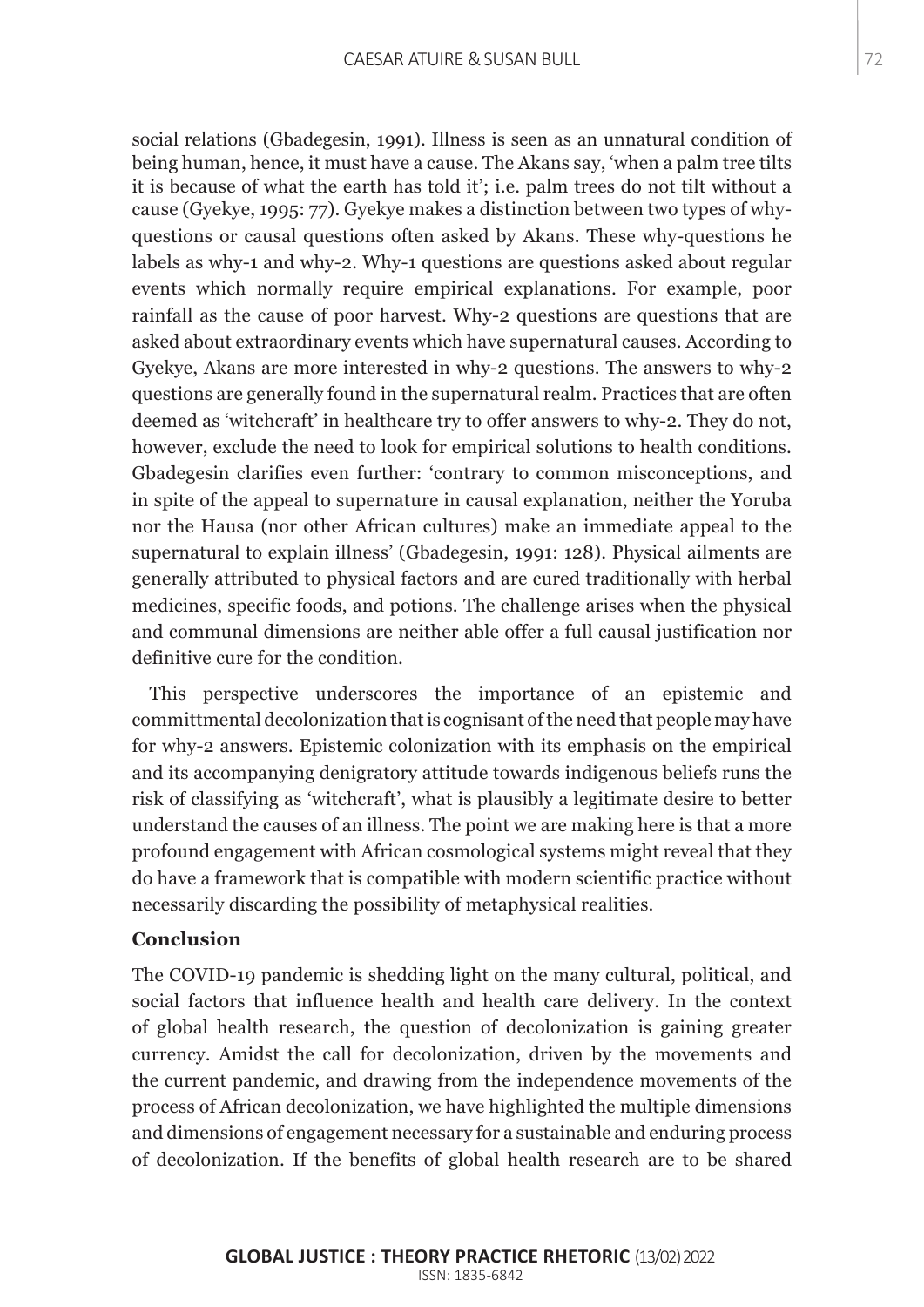equitably among the various stakeholders who currently exercise different dimensions of power, a careful multi-dimensional approach will be required to create a truly decolonized model that empowers all.

*Caesar Alimsinya Atuire Senior Lecturer Department of Philosophy and Classics University of Ghana email: atuire.ca@gmail.com*

*Susan Bull Associate Professor in Bioethics Wellcome Centre for Ethics and the Humanities and The Ethox Centre, Nuffield Department of Population Health, University of Oxford email: susan.bull@ethox.ox.ac.uk*

# **the global justice network**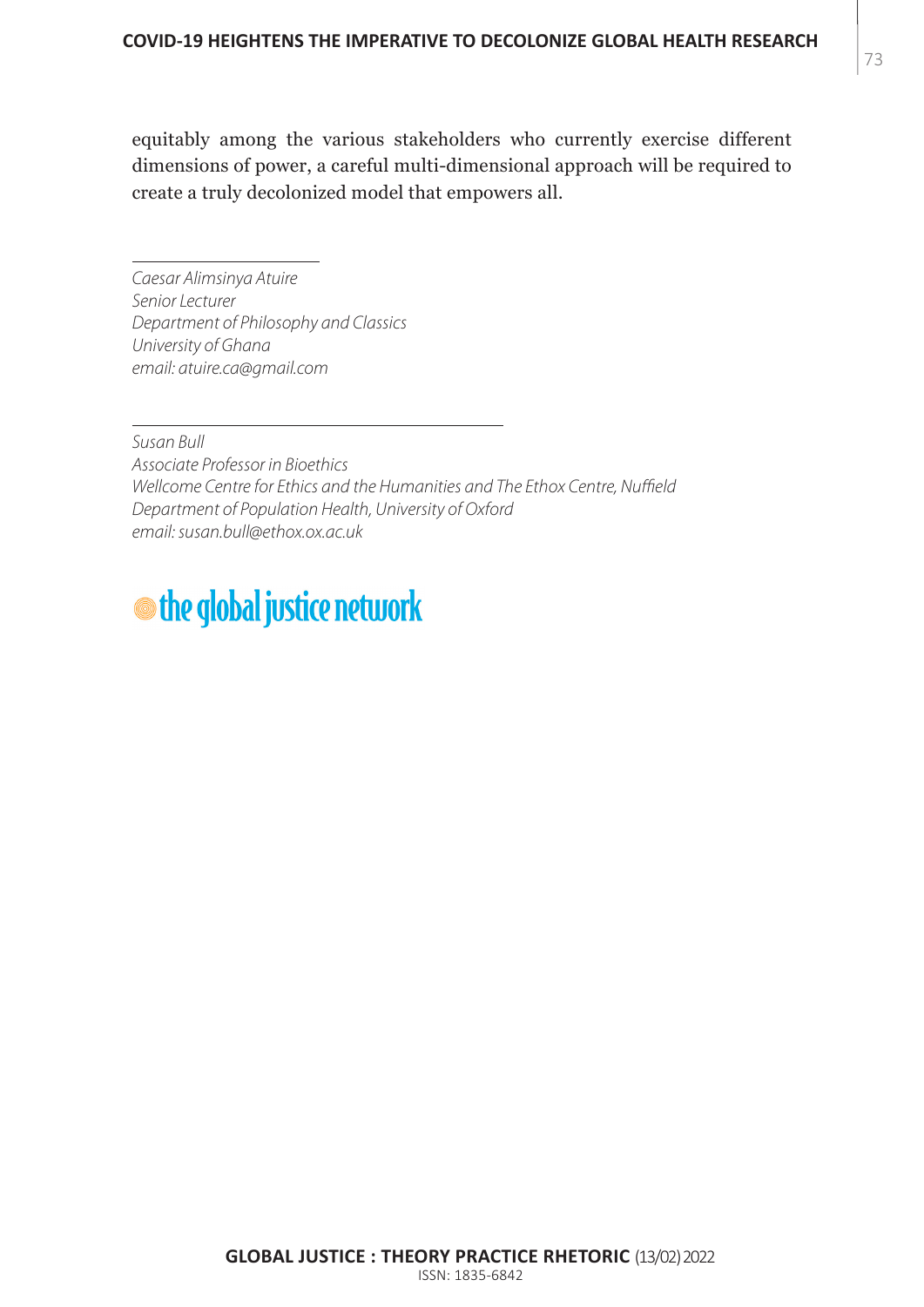# *Bibliography*

Achebe C (1988) *Anthills of the Savannah*. London: Penguin Books.

Africa CDC (2020) *Outbreak Brief 26: COVID-19 Pandemic – 14 July 2020 – Africa CDC*. Available at: https://africacdc.org/download/outbreak-brief-26-covid-19-pandemic-14 july-2020/ (Accessed: 23 October 2021).

Africa Oxford Initiative (2019) *Focus on Research Africa*. Available at http://www.afox.ox.ac. uk/africa-research-day/#:~:text=The%20Africa%20Oxford%20Initiative%20(AfOx,the%20 annual%20Oxford%20Africa%20Conference (Accessed: 12 February 2021).

Anane-Sarpong E, Wangmo T, Ward CL, Sankoh O, Tanner M and Elger BS (2018) "You cannot collect data using your own resources and put It on open access": Perspectives from Africa about Public Health Data-sharing. *Developing World Bioethics* 18/4: 394-405.

Anas A (2020) Coronavirus: Ghana 'quack doctors' selling 'cure'. *BBC News*. Available at: https://www.bbc.co.uk/news/av/world-africa-53199190 (Accessed: 12 February 2021).

Appiah KA (1993) In My Father's House: *Africa in the Philosophy of Culture*. New York: OUP USA.

Armah AK (1988) *The Beautyful Ones Are Not Yet Born*. Portsmouth, New Hampshire: Heinemann.

Atilola O (2015) Level of Community Mental Health Literacy in sub-Saharan Africa: Current Studies are Limited in Number, Scope, Spread, and Cognizance of Cultural Nuances. *Nordic Journal of Psychiatry* 69/2: 93-101.

Bamford R (2019) Decolonizing Bioethics in African Philosophy. In: Hull G (ed) *Debating African Philosophy*. New York: Routledge, 43-59.

Bezuidenhout L and Chakauya E (2018) Hidden Concerns of Sharing Research Data by Low/ middle-income Country Scientists. *Global Bioethics* 29/1: 39-54.

Bull S (2016) Ensuring Global Equity in Open Research. *Wellcome Trust*. Available at: https:// dx.doi.org/10.6084/m9.figshare.4055181.

Cloatre E (2019) Law and Biomedicine and the Making of 'Genuine' Traditional Medicines in Global Health. *Critical Public Health* 29/4: 424-434.

Coleman CH (2020) Equitably Sharing the Benefits and Burdens of Research: Covid-19 Raises the Stakes. *Ethics & Human Research* 42/5: 38-40.

Council for *International Organizations of Medical Sciences (2016) International Ethical Guidelines for Health Related Research Involving Humans*. Geneva: Council for International Organizations of Medical Sciences.

COVID-19 Clinical Research Coalition (2020) Global Coalition to Accelerate COVID-19 Clinical Research in Resource-limited Settings. *The Lancet* 395/10233:1322-1325.

Dahl RA (1957) The Concept of Power. *Behavioral Science* 2: 201-215.

The Lancet Global Health (2018) Closing the Door on Parachutes and Parasites. *The Lancet*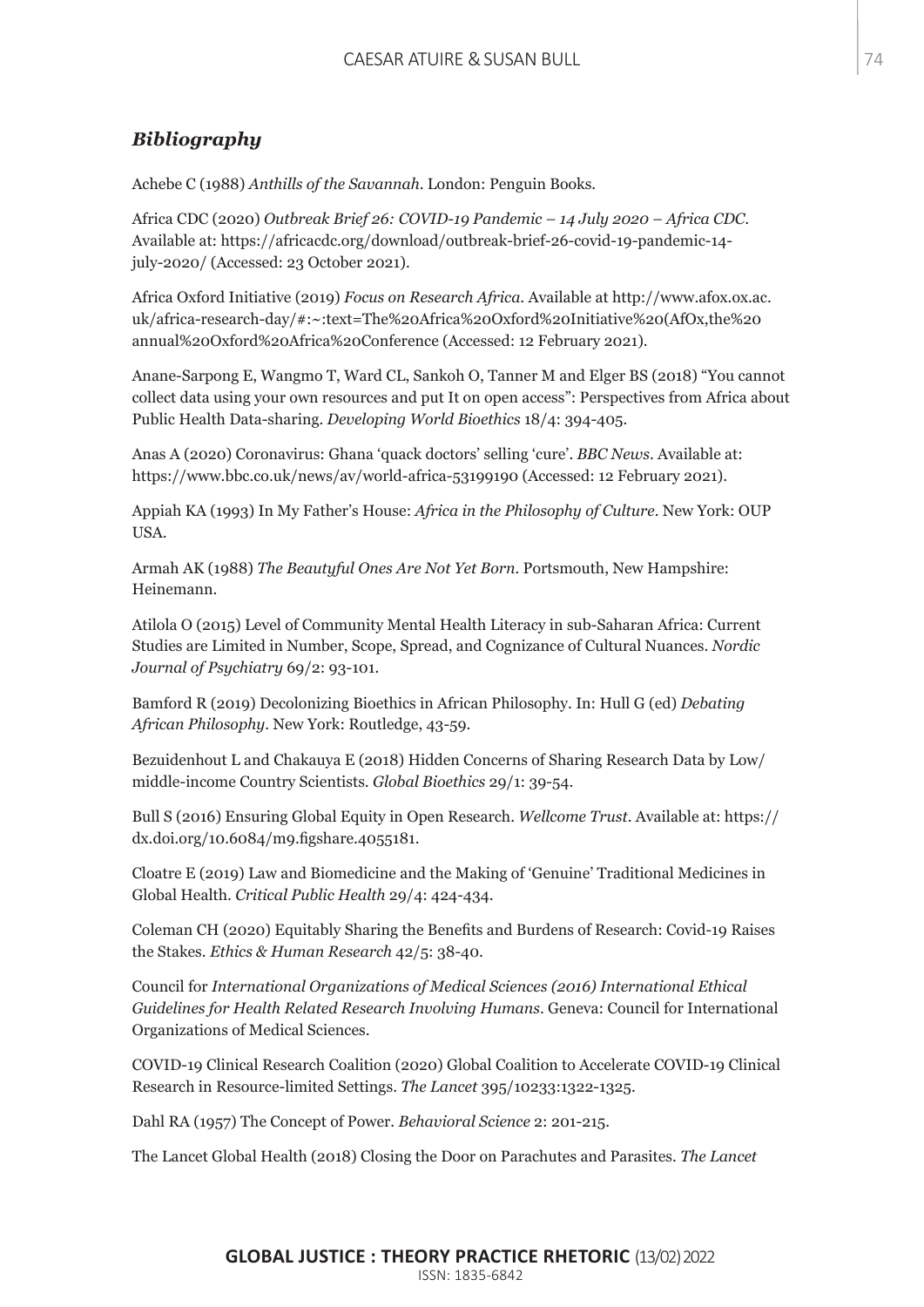*Global Health* 6/6: e593.

The Lancet Global Health (2020) Decolonising COVID-19. *The Lancet Global Health* 8/5: e612.

Eichbaum QG, Adams LV, Evert J, Ho MJ, Semali IA and van Schalkwyk SC (2021) Decolonizing global health education: rethinking institutional partnerships and approaches. *Academic Medicine* 96/3: 329-335.

Fanon F (2008) *Black Skin, White Masks*. London: Pluto Press.

Fukuda-Parr S and McNeill D (2019) Knowledge and Politics in Setting and Measuring the SDGs: Introduction to Special Issue. *Global Policy* 10/S1: 5-15.

Gadamer H-G (2004) *Truth and Method*. New York: Bloomsbury Publishing USA.

Gbadegesin S (1991) *African Philosophy Traditional Yoruba Philosophy and Contemporary African Realities*. New York: Peter Lang.

Glassman A, Chalkidou K and Sullivan R (2020) Does One Size Fit All? Realistic Alternatives For COVID-19 Response In Low-Income Countries. Available at: https://www.cgdev.org/blog/ does-one-size-fit-all-realistic-alternatives-covid-19-response-low-income-countries (Accessed: 23 October 2021).

Gyekye K (1997) *Tradition and Modernity: Philosophical Reflections on the African Experience*, Oxford: Oxford University Press.

Gyekye K (2015) Critical 'Sankofaism' is the answer —says Prof. Gyekye. In *Online Today*. Available at https://www.todaygh.com/critical-sankofaism-is-the-answer-says-prof-gyekye/ (Accessed: 12 February 2021).

Haugaard M (2012) Rethinking the Four Dimensions of Power: Domination and Empowerment. *Journal of Political Power* 5/1: 33-54.

Hickling FW (2020) Owning our Madness: Contributions of Jamaican Psychiatry to Decolonizing Global Mental Health. *Transcultural Psychiatry* 57/1: 19-31.

Hirsch, A (2020) Why are Africa's coronavirus successes being overlooked? *The Guardian*. Available at https://www.theguardian.com/commentisfree/2020/may/21/africa-coronavirussuccesses-innovation-europe-us (Accessed: 12 February 2021).

Ivers LC and Walton DA (2020) Novel Coronavirus Disease (COVID-19): Global Health Equity in Pandemic Response. *American Journal of Tropical Medicine & Hygiene* 102/6: 1149-1150.

Kavanagh MM, Erondu NA, Tomori O, Dzau VJ, Okiro EA, Maleche A, Aniebo IC, Rugege U, Holmes CB and Gostin LO (2020) Access to Lifesaving Medical Resources for African Countries: COVID-19 Testing and Response, Ethics, and Politics. *The Lancet* 395/10238: 1735-8.

Kelley M, Ferrand RA, Muraya K, Chigudu S, Molyneux S, Pai M and Barasa E (2020) An Appeal for Practical Social Justice in the COVID-19 Global Response in Low-income and Middleincome Countries. *The Lancet Global Health* 8/7: e888-e889

Koplan JP and Baggett RL (2008) The Emory Global Health Institute: Developing Partnerships to Improve Health Through Research, Training, and Service. *Academic Medicine* 83/2: 128-133.

Leonelli S (2015) What Counts as Scientific Data? A Relational Framework. *Philosophy of*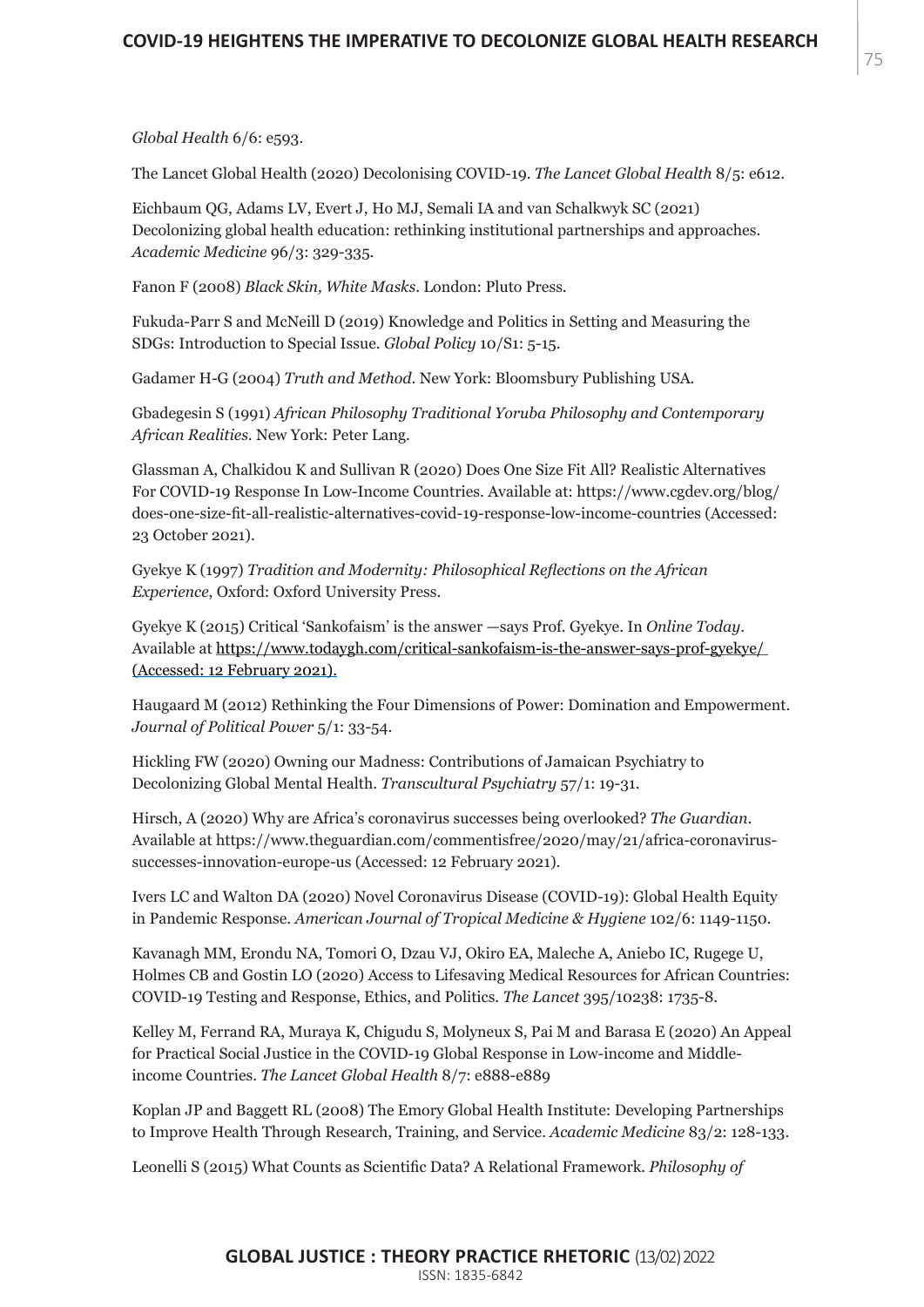*Science* 82/5: 810-821.

Longino HE (2002) *The Fate of Knowledge*, Oxford: Princeton University Press.

Lukes S (2005) Power: *A Radical View*, Basingstoke: Pagrave Macmillan.

Mahajan M (2019) The IHME in the Shifting Landscape of Global Health Metrics. *Global Policy* 10/S1: 110-120.

Meredith M (2011) *The State of Africa: A history of the Continent Since Independence*. New York: Simon and Schuster.

Merson L, Guérin PJ, Barnes KI, Ntoumi F and Gaye O (2018) Secondary Analysis and Participation of those at the Data Source. *The Lancet Global Health* 6/9: e965.

Modjarrad K, Moorthy VS, Millett P, Gsell PS, Roth C and Kieny MP (2016) Developing Global Norms for Sharing Data and Results during Public Health Emergencies. *PLoS* Medicine 13/1: e1001935.

Neupane S, Boutilier Z, Kickbusch I, Mehdi A, Sangiorgio M, Told M and Taylor P (2018) SDGs, Health and the G20: a Vision for Public Policy. *Economics-the Open Access Open-Assessment E-Journal* 12/2018-35: 1–12.

Nkrumah K (1965) *Neo-Colonialism, The Last Stage of Imperialism*, London: Thomas Nelson & Sons, Ltd.

Ntsebeza L (2018) Foreword. *Debating African Philosophy: Perspectives on Identity, Decolonial Ethics and Comparative Philosophy*. New York: Routledge, x-xvi.

Nuffield Council on Bioethics (2020) Research in Global Health Emergencies. London: Nuffield Council on Bioethics.

Offiong A (2019) AfHEA 2019: Experiences and lessons learned. *International Health Policies*. Available at: https://www.internationalhealthpolicies.org/blogs/afhea-2019-experiences-andlessons-learned/ (Accessed: 12 February 2021).

O'Neill O (2018) Linking Trust to Trustworthiness. *International Journal of Philosophical Studies* 26/2: 293-300.

Pisani E, Ghataure A and Merson L (2018) Data Sharing in Public Health Emergencies: A Study of Current Policies, Practices and Infrastructure Supporting the Sharing of Data to Prevent and Respond to Epidemic and Pandemic Threats. *Wellcome Open Research*. Available at: https:// doi.org/10.6084/m9.figshare.5897608.v1

Rodney R (2016) Decolonization in Health Professions Education: Reflections on Teaching Through a Transgressive Pedagogy. *Canadian Medical Journal* 7/7: e10-e18.

Rosenthal PJ, Breman JG, Djimde AA, John CC, Kamya MR, Leke RG, Moeti MR, Nkengasong J and Bausch DG (2020) COVID-19: Shining the Light on Africa. *The American Journal of Tropical Medicine and Hygiene* 102/6: 1145-1148.

Saha S, Kavattur P and Goheer A (2019) The C-Word: Tackling the enduring legacy of colonialism in global health. *Health Systems Global*. Available at: https://healthsystemsglobal. org/news/the-c-word-tackling-the-enduring-legacy-of-colonialism-in-global-health/ (Accessed: